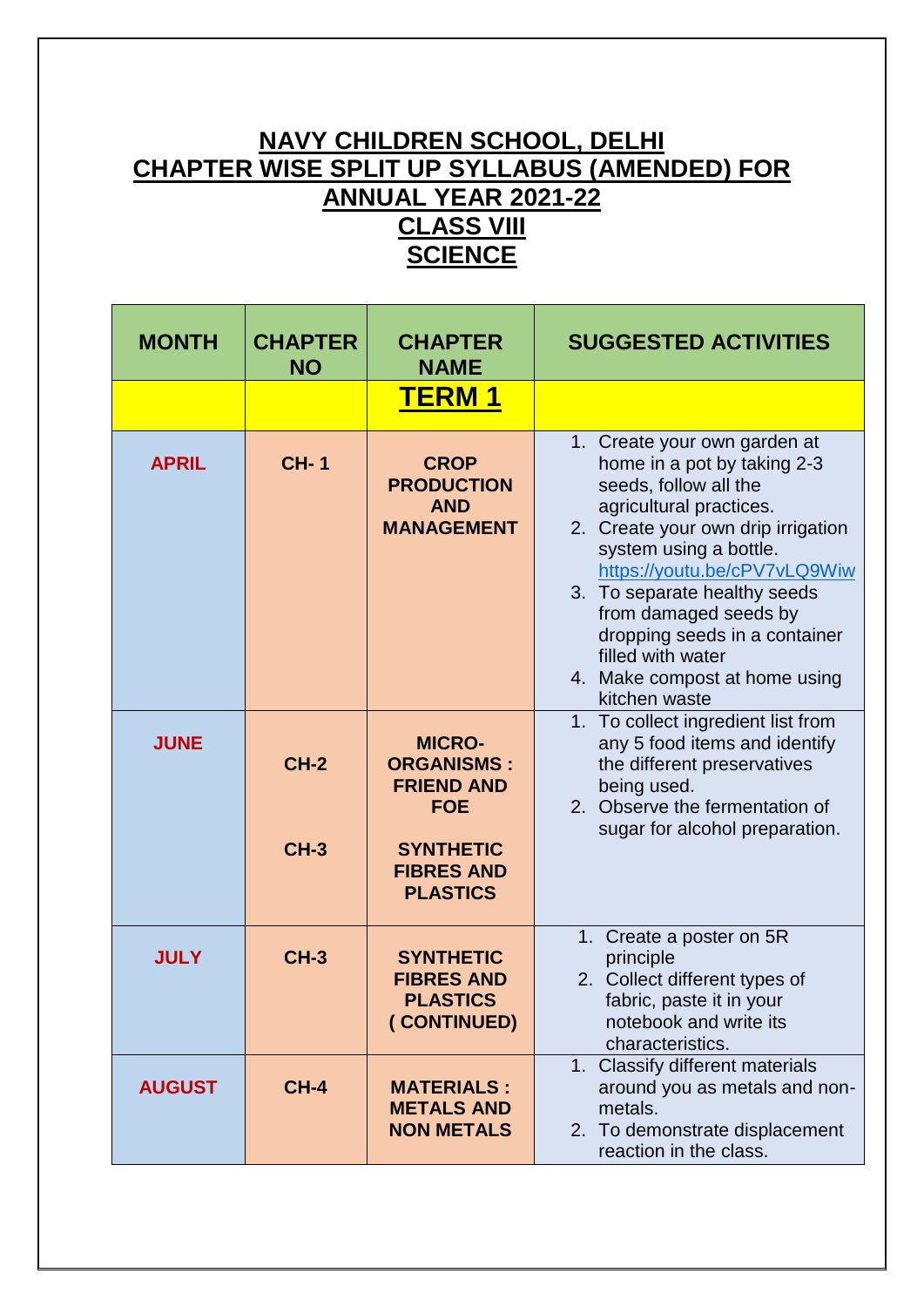|                  |             |                                                                                                                                     | 3. To demonstrate burning of<br>magnesium ribbon in the class<br>and using litmus paper test the<br>nature of ashes of magnesium<br>ribbon.<br>4. To understand physical<br>properties of metals and non-<br>metals by observing various<br>examples of metals used in<br>daily life.                                                                                                                                                                                                           |
|------------------|-------------|-------------------------------------------------------------------------------------------------------------------------------------|-------------------------------------------------------------------------------------------------------------------------------------------------------------------------------------------------------------------------------------------------------------------------------------------------------------------------------------------------------------------------------------------------------------------------------------------------------------------------------------------------|
|                  | $CH-6$      | <b>COMBUSTION</b><br><b>AND FLAME</b>                                                                                               | 1. Find out the number, type and<br>location of fire extinguishers<br>available in your school,<br>nearby shops and factories.<br>Write a brief report about the<br>preparedness of these<br>establishments to fight fire<br>2. Make index cards on variety of<br>fuels used in our country and<br>mention their calorific value.<br>3. To understand complete and<br>incomplete combustion by<br>observing a candle flame and<br>keeping a glass at the tip of<br>candle flame (sooty deposit) |
|                  | <b>CH-8</b> | <b>CELL-</b><br><b>STRUCTURE</b><br><b>AND FUNCTION</b>                                                                             | 1. To observe the slides of<br>amoeba under microscope.                                                                                                                                                                                                                                                                                                                                                                                                                                         |
| <b>SEPTEMBER</b> | CH-8        | <b>CELL-</b><br><b>STRUCTURE</b><br><b>AND FUNCTION</b><br>(CONTINUED)<br><b>REVISION FOR</b><br><b>HALF YEARLY</b><br><b>EXAMS</b> | 2. Make 3D models of a plant cell<br>and animal cell                                                                                                                                                                                                                                                                                                                                                                                                                                            |
|                  |             | <u>TERM 2</u>                                                                                                                       |                                                                                                                                                                                                                                                                                                                                                                                                                                                                                                 |
| <b>OCTOBER</b>   | <b>CH-9</b> | <b>REPRODUCTION</b><br><b>IN ANIMALS</b>                                                                                            | Talk to a doctor. Find out how<br>twinning occurs. Look for any twins in<br>your neighborhood, or among your<br>friends. Find out if the twins are<br>identical or non-identical. Also find<br>out why identical twins are always of<br>the same sex? If you know of any<br>story about twins, write it in your own<br>words.                                                                                                                                                                   |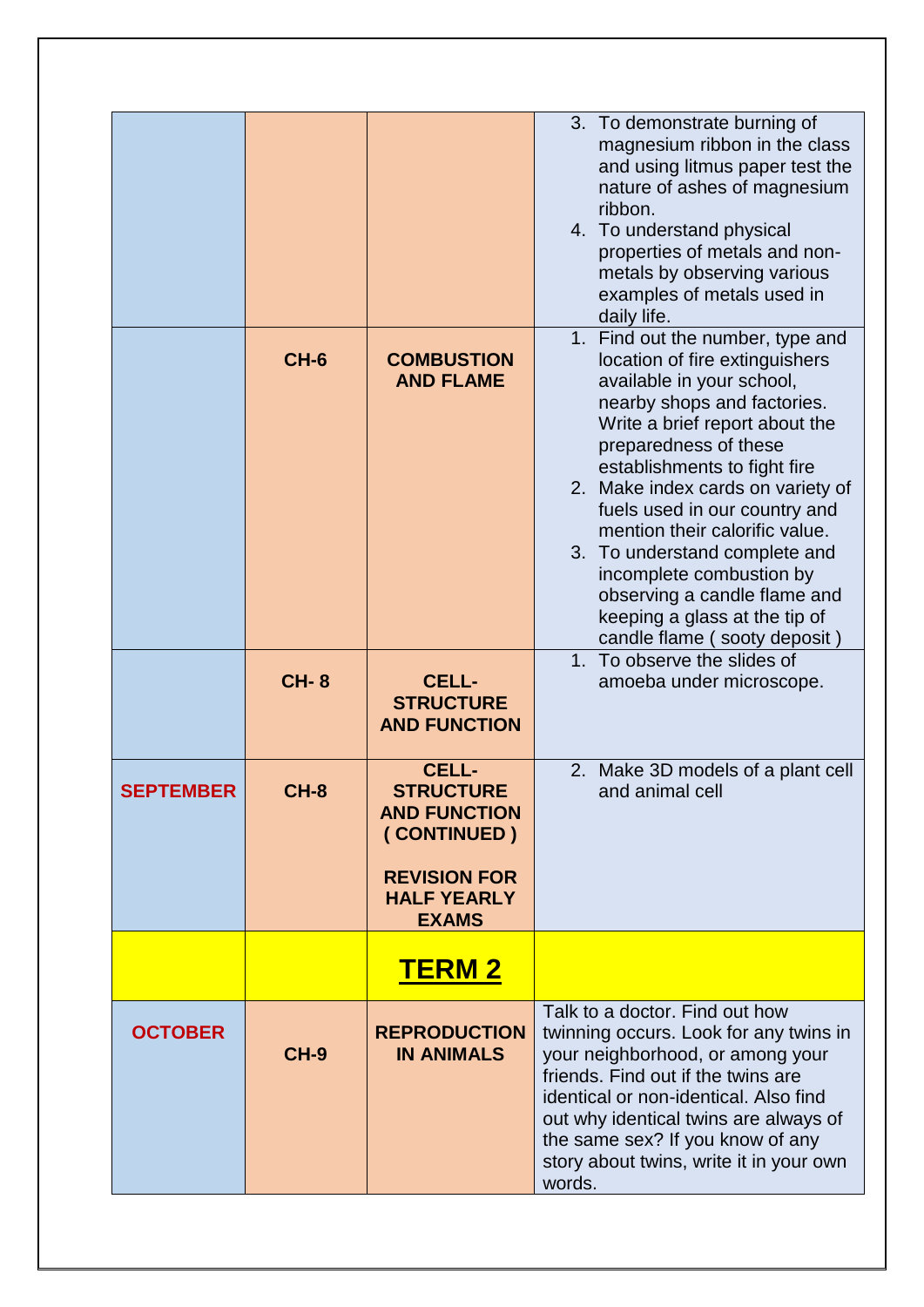|                 | <b>CH-10</b> | <b>REACHING THE</b><br><b>AGE OF</b><br><b>ADOLESCENCE</b> | 1. Collect newspaper cuttings and<br>information in magazines about HIV/<br>AIDS. Write a one page article of 15<br>to 20 sentences on HIV/AIDS.<br>2. Prepare a poster on the well-being<br>of adolescent individuals.                                                                                                                                                                                                                                                                                                                                                           |
|-----------------|--------------|------------------------------------------------------------|-----------------------------------------------------------------------------------------------------------------------------------------------------------------------------------------------------------------------------------------------------------------------------------------------------------------------------------------------------------------------------------------------------------------------------------------------------------------------------------------------------------------------------------------------------------------------------------|
| <b>NOVEMBER</b> | <b>CH-11</b> | <b>FORCE AND</b><br><b>PRESSURE</b>                        | 1. Take 4-5 plastic bottles of<br>different shapes and sizes.<br>Join them together with small<br>pieces of glass or rubber tube<br>as shown in Fig. 11.22. Keep<br>this arrangement on a level<br>surface. Now pour water in any<br>one of the bottles. Note<br>whether the bottle in which<br>water is poured gets filled first<br>or all the bottles get filled up<br>simultaneously. Note the level<br>of water in all the bottles from<br>time to time. Try to explain<br>your observations.<br>Fig. 11.22<br>2. Study the relationship between<br>area, pressure and force. |
|                 | <b>CH-12</b> | <b>FRICTION</b>                                            | 1. What role does friction play in the<br>sport of your choice? Collect some<br>pictures of that sport in action where<br>friction is either supporting it or<br>opposing it. Display these pictures in<br>the PPT.<br>2. Organize a debate and discussion<br>on the topic- "if there is no friction on<br>earth"                                                                                                                                                                                                                                                                 |
| <b>DECEMBER</b> | <b>CH-13</b> | <b>SOUND</b>                                               | Identify the sources of noise pollution<br>in your locality. Discuss with your<br>parents, friends and neighbours.<br>Suggest how to control noise<br>pollution. Prepare a brief report and<br>present it in the class.                                                                                                                                                                                                                                                                                                                                                           |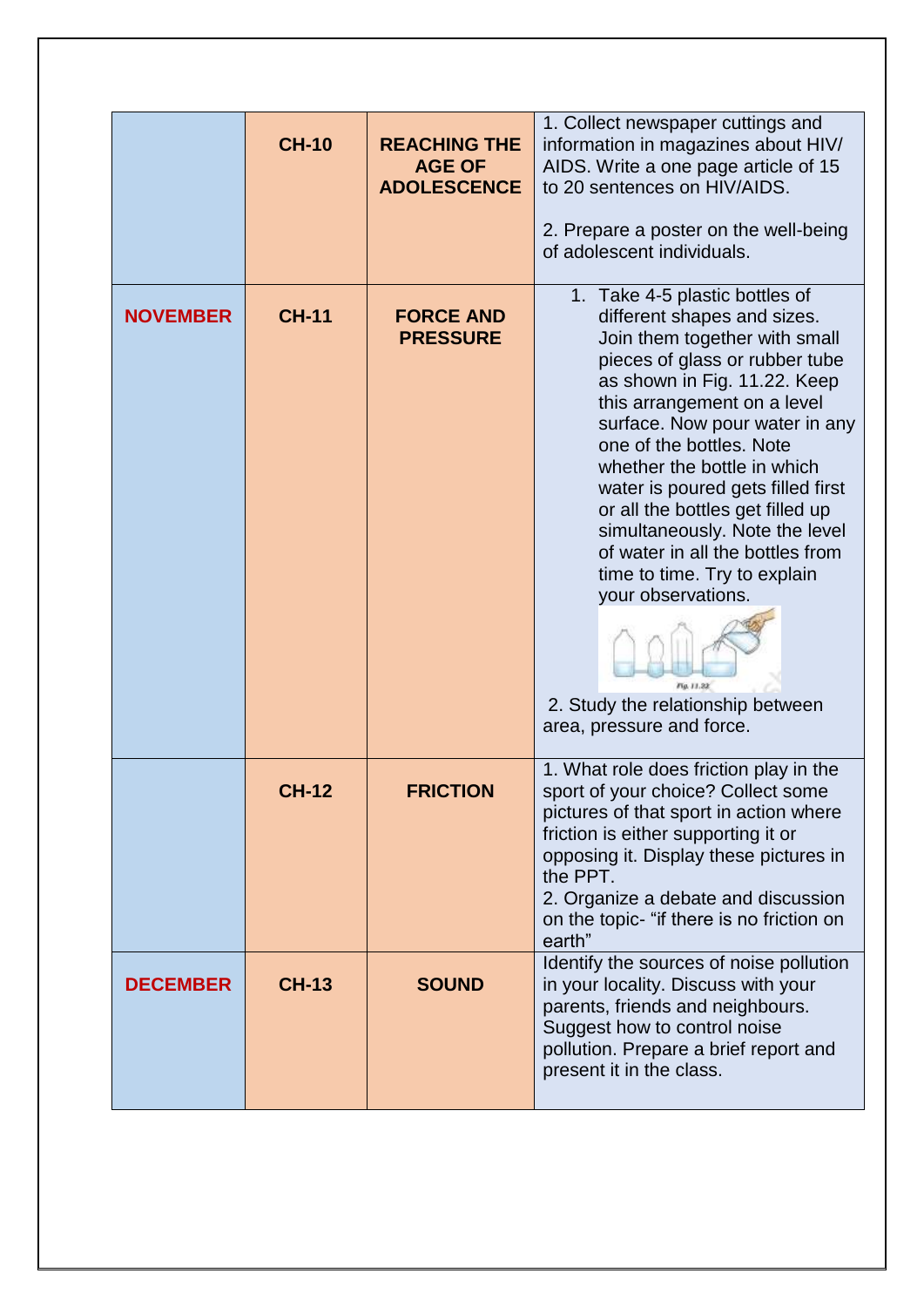|                 | <b>CH-14</b> | <b>CHEMICAL</b><br><b>EFFECTS OF</b><br><b>ELECTRIC</b><br><b>CURRENT</b> | 1. Find out the health<br>concerns<br>chromium<br>associated<br>with<br>electroplating.<br>2. Test the conduction of electricity<br>through various fruits and vegetables.<br>Display your result in a tabular form.                                                                                                                                  |
|-----------------|--------------|---------------------------------------------------------------------------|-------------------------------------------------------------------------------------------------------------------------------------------------------------------------------------------------------------------------------------------------------------------------------------------------------------------------------------------------------|
| <b>JANUARY</b>  | <b>CH-16</b> | <b>LIGHT</b>                                                              | 1. Survey your neighborhood. Find out<br>how many children below the age of<br>12 years use spectacles. Find out from<br>their parents what, in their view, could<br>be the reason for the weak eyesight of<br>their children.<br>2. Study the laws of reflection using<br>plane mirror and torch light at home.<br>Record the observations on a page |
| <b>FEBRUARY</b> |              |                                                                           | <b>REVISION FOR ANNUAL EXAMS</b>                                                                                                                                                                                                                                                                                                                      |
| <b>MARCH</b>    |              |                                                                           | <b>CONDUCT OF CFE 2021-22</b>                                                                                                                                                                                                                                                                                                                         |